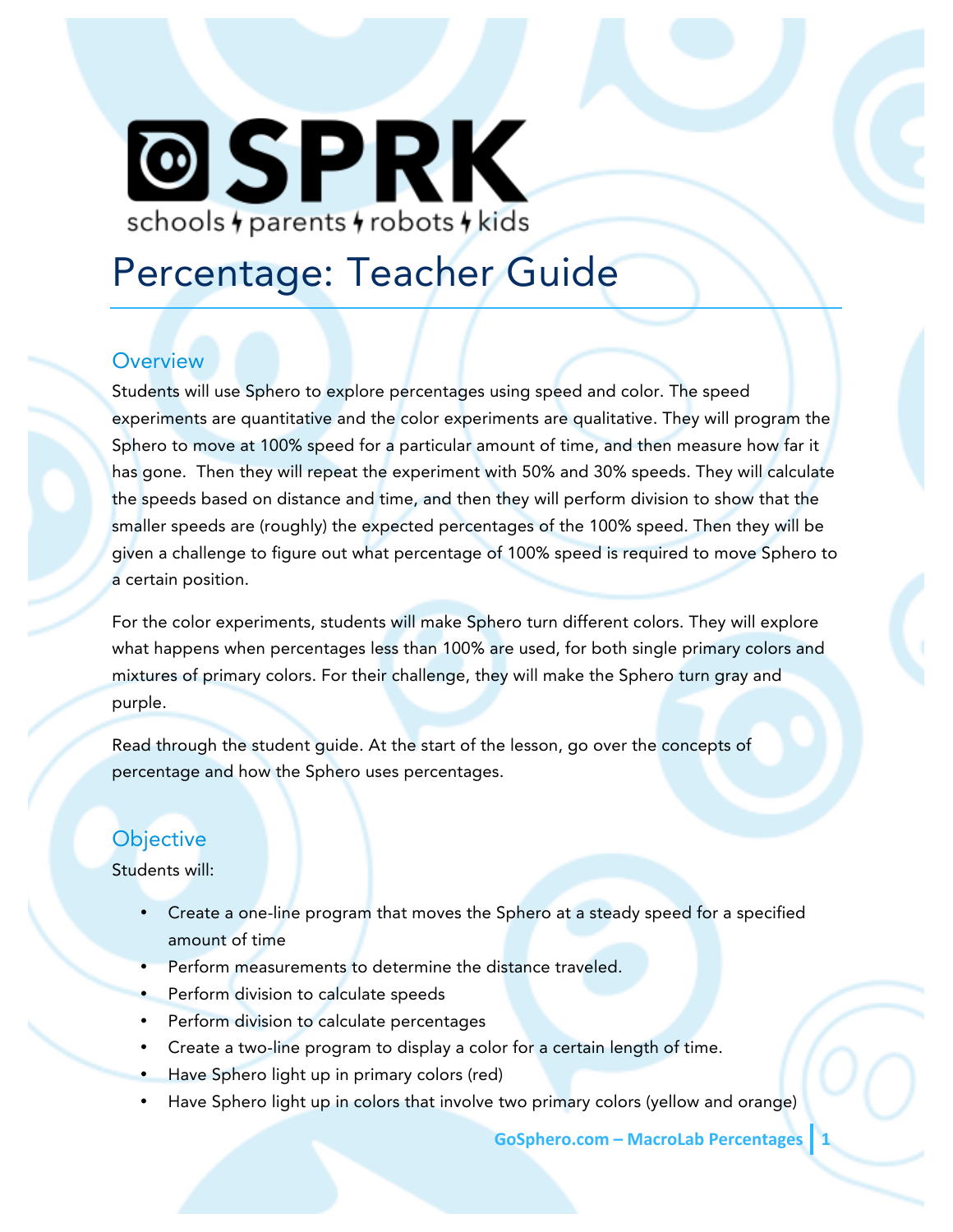Have Sphero light up in colors that involve two or three primary colors (gray and purple).

#### Common Core Math Standards

The following Common Core Math Standards for  $4<sup>th</sup>$  and  $5<sup>th</sup>$  grade apply to this lesson:

- CCSS.MATH.CONTENT.4.OA.C.5: Generate and analyze patterns
- CCSS.MATH.CONTENT.4.NBT.A.1: Recognize that in a multi-digit whole number, a digit in one place represents ten times what it represents in the place to its right.
- CCSS.MATH.CONTENT.4.MD.A.2: Use the four operations to solve word problems involving distances, intervals of time, etc.
- CCSS.MATH.CONTENT.5.OA.B.3: Analyze patterns and relationships
- CCSS.MATH.CONTENT.5.NBT.A.1: Recognize that in a multi-digit number, a digit in one place represents 10 times as much as it represents in the place to its right and 1/10 of what it represents in the place to its left.
- CCSS.MATH.CONTENT.5.NBT.B.7: Add, subtract, multiply, and divide decimals to hundredths, using concrete models or drawings and strategies based on place value, properties of operations, and/or the relationship between addition and subtraction
- CCSS.MATH.PRACTICE.MP1: Make sense of problems and persevere in solving them.
- CCSS.MATH.PRACTICE.MP2: Reason abstractly and quantitatively.
- CCSS.MATH.PRACTICE.MP4: Model with mathematics.
- CCSS.MATH.PRACTICE.MP8: Look for and express regularity in repeated reasoning.

# Materials Needed

Spheros are controlled via Bluetooth on either Apple (iPod, IPhone, or iPad) or Android devices. Ideally, you would do this lesson in groups of 3 or 4 students, each with their own Sphero and device. This lesson is designed for iPad, but other devices could be used. Here is what each group would need:

- IPad with Sphero MacroLab loaded. You can get Sphero MacroLab for free from the iTunes app store.
- Sphero that has been fully charged
- Masking tape
- Tape measure
- Print-out of the worksheet (last page of teacher's quide)
- A flat clear path of at least 25 feet. (Preferably not very slippery.)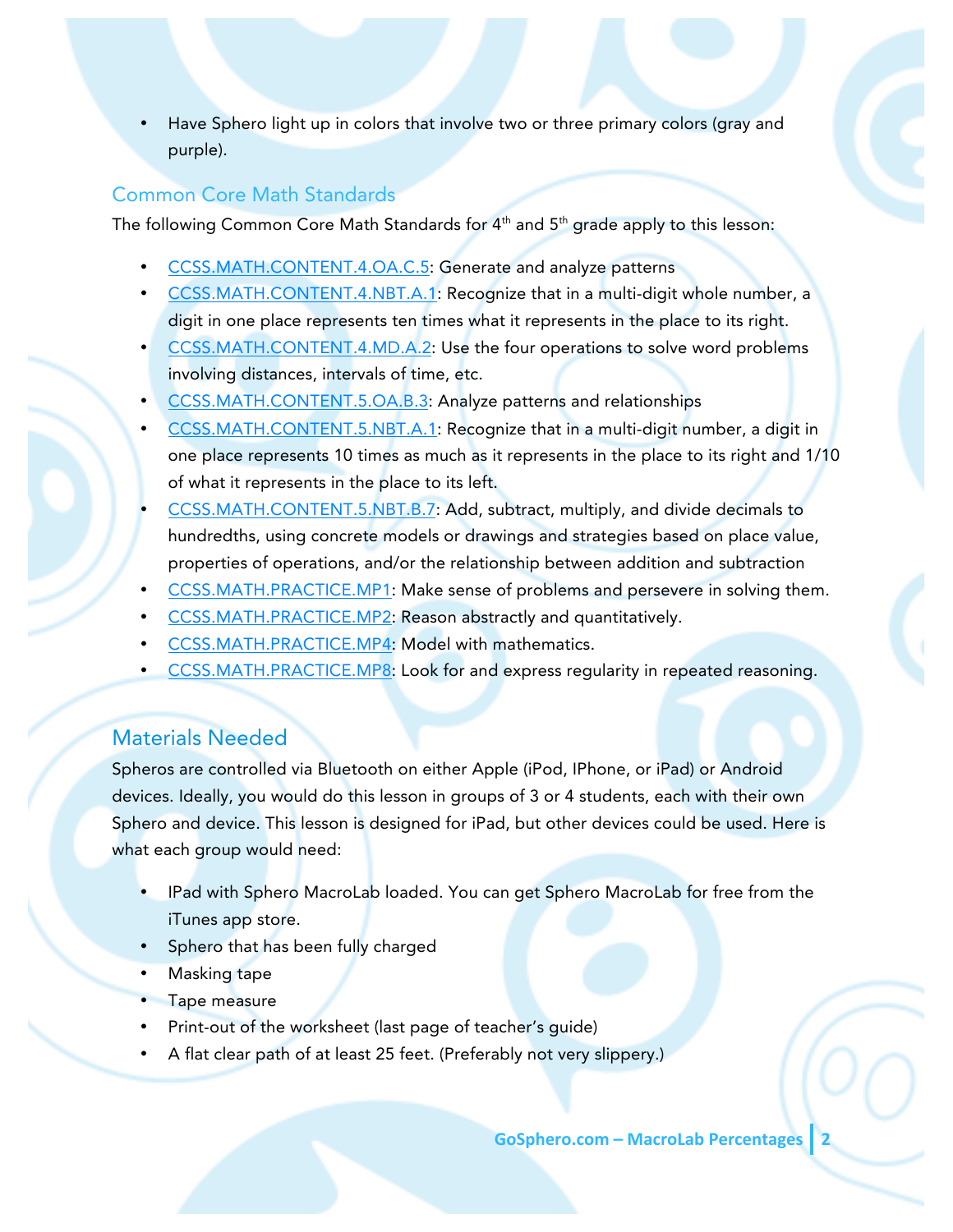## Part 1: Connect Sphero

In part 1, students need to connect each iPad with Sphero. They will:

- 1. Wake up the Sphero
- 2. Turn on Bluetooth
- 3. Connect the correct Sphero to the iPad, using the colors that it flashes as a way to tell which Sphero has which name

#### Part 2: Aim Sphero

In part 2, students need to set the orientation, which is the direction of the 0 degrees heading for the Sphero. This is called "aiming". It's important that they get this right so that the Sphero will follow the path and not bump into anything. To do this, they need to adjust the blue "taillight" so that it is pointing directly at them. If they do this correctly, then the Sphero will roll directly away from them. Students will:

- 1. Open up MacroLab on the iPad
- 2. Hold the Sphero in front of them as they look down the path
- 3. Tap and hold an icon at the bottom of the screen and adjust the taillight so that it is pointing directly at them.

#### Part 3: Speed

In Part 3, students will create a macro (computer program for the Sphero) and modify it in order to do an experiment. They will play the macro, measure how far the Sphero goes each time, record the values in on their worksheet, and calculate speed values and percentages.

To create a macro to roll Sphero, they will:

- 1. Create a new macro
- 2. Add a Roll command
- 3. Set the Roll command to move at 100% speed for 3000 milliseconds (3 seconds).

Note that at 100% speed, the Sphero will go quite far in 3 seconds. Make sure you have room for it.

To run the experiment, they will:

- 1. Put a small piece of masking tape on the floor and put the Sphero on the tape.
- 2. Tap Play in MacroLab

**GoSphero.com – MacroLab Percentages 3**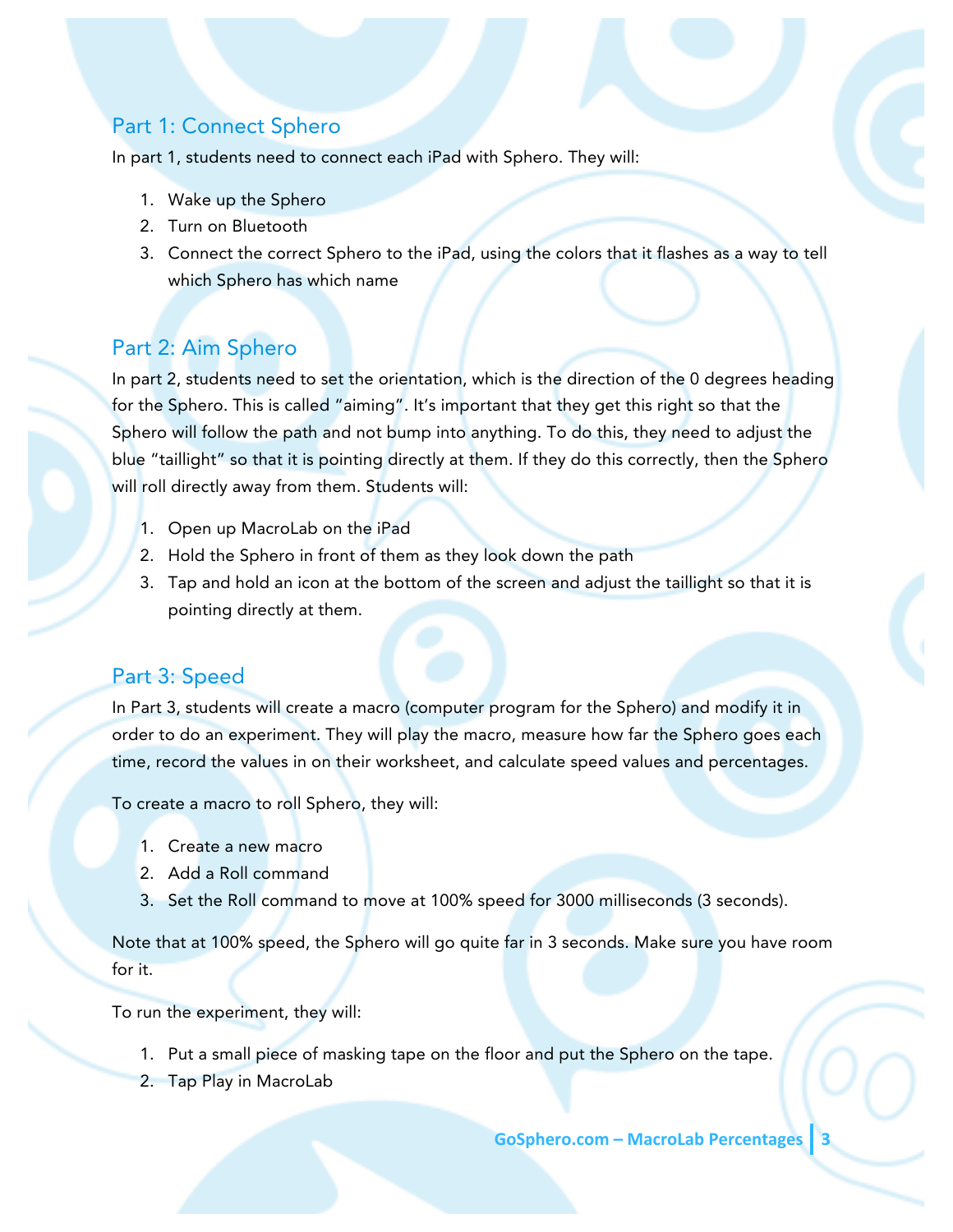- 3. Watch for where the ball stops rolling and starts sliding and place a piece of masking tape there. Then they will use the measuring tape to measure from the ball to the masking tape. They only need to be accurate within 1 inch or 2cm.
- 4. They will write the number down in the worksheet.
- 5. They will calculate the actual speed by dividing the distance by the time (3 seconds).
- 6. Then they will modify the macro so that the speed is 50% and they will repeat the experiment, recording the result in the worksheet, and calculating the speed.
- 7. Finally, they will modify the macro so that the speed is 30% and they will repeat the experiment, recording the result in the worksheet.
- 8. At the end they will divide the distance from the 50% experiment by the 100% experiment, and also the distance from the 30% experiment by the 100% experiment. They should have values close to 0.5 and 0.3, and they should be able to translate those into percentages.

Why won't their results be exactly 50% and 30%? The reason is that the Sphero (or any real object) takes time to speed up. This little bit of time at the beginning makes it so that it doesn't exactly travel the distance we would expect it to. They should especially be able to see how the Sphero takes time to speed up when running it at 100% speed.

### Part 4: Speed Challenge

For part 4, the students will:

- 1. Place a piece of masking tape along the path of the Sphero, closer to where the 100% speed Sphero stopped rolling. (Preferably around 75% of the way.)
- 2. They will measure how far that distance is.
- 3. They will use their worksheets to calculate the speed percentage they would expect to have the Sphero stop rolling at that point.
- 4. They will run the macro and see how close they get.

#### Part 5: Color

Students will experiment with mixing colors to light up the Sphero. Note that mixing colors with light is different than mixing colors with paint. When you mix red and green paint, you get brown; when you mix red and green light, you get yellow. Similarly, mixing all colors creates black for paint, but creates white for light. Note that the Sphero shell has some color, so that they colors that show up on the Sphero won't exactly match what's shown in MacroLab.